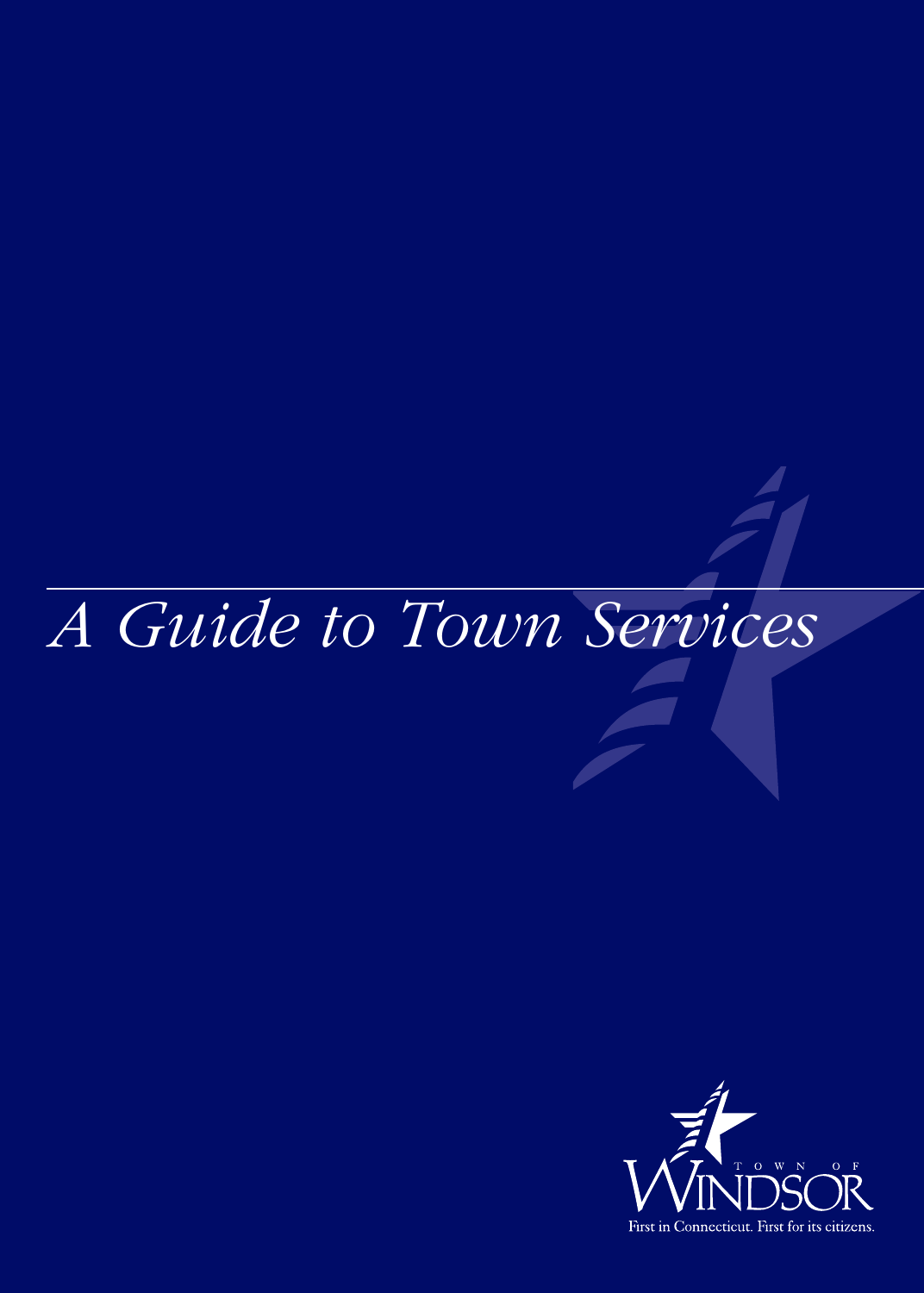

#### **Accident Reports - Automobile**

Most insurance companies contact the Police Department directly to request motor vehicle accident reports on personal injury or damage claims exceeding \$1,000. Copies of the reports can be obtained at the Public Safety Complex, 340 Bloomfield Avenue at the cost of \$.50 per copied page. Please ask for the report by the case number or by the date and location of the accident. For additional information, call 688-5273.

## **Adult Education**

The Adult Education program serves the educational needs of adult Windsor residents sixteen years of age or older through a variety of evening programs offered each spring and fall at Windsor High School and the L.P. Wilson Community Center.

#### **Animal Problems**

For general information, please call 688-5273. If you need assistance with the removal of a dead animal from a town roadway, please call 285-1855 weekdays from 7:00 AM to 3:00 PM. For a dead animal on a state roadway, please call 688-4848. If you need assistance evenings and/or weekends, please call the Police Department at 688-5273. For assistance with removal of a wild animal from your house or yard, contact the State Game Warden at 424- 3011.

## **Board of Education**

The administrative offices of the Board of Education are located at 601 Matianuck Avenue. The ninemember board sets policy for the public schools and meets the third Tuesday of most months.

## **Boards and Commissions**

Windsor has approximately 24 Boards and Commissions. Agendas are posted on the public bulletin board outside of Council Chambers in Town Hall or at the offices of the affiliated agency. Information can be obtained from the Town Manager's Office or at www.townofwindsorct.com

#### **Budget — Town and School**

The budget (July 1 through June 30) document is available at the Windsor Public Libraries, the Town Manager's office and the Town Clerk's office as well as the town's website at www.townofwindsorct.com

#### **Building Permits**

If you are a property owner or tenant you are responsible for obtaining permits and inspections as required. Contact the Building Department at 285-1960.

## **Business Assistance**

The Chamber of Commerce is located at 261 Broad Street. Information regarding Chamber programs and membership is available at 688-5165. In addition, First Town Downtown works to keep Windsor center developing with vibrant recreational, economic and cultural activities. Call 683-8410.

## **Bus Transportation**

The Connecticut Transit District services Windsor. Bus schedules are available at 525-9181.

#### **Call-before-you-dig**

Before digging a hole or excavating on private or public property, call 1-800-922-4455 for the location of underground utilities.

## **Civic Organization List**

A list of Windsor civic organizations is available in the Town Manager's Office.

#### **Community Center**

The L.P. Wilson Community Center is located at 599 Matianuck Avenue and provides meeting rooms (may be subject to a rental fee), performing arts, ceramics and senior citizen programs, Monday - Friday 8:00 AM to 5:00 PM and Saturday from 8:00 AM to noon. For more information call 285-1990. The Community Center at 330 Windsor Avenue is home to many recreation programs, the Police Athletic League and the Caring Connection Adult Day Health Center.

#### **Commuter Parking Lots**

Bloomfield Avenue & I-91 - Exit 37 Poquonock Avenue & I-91 - Exit 38 Archer Road & I-91 - Exit 39 Putnam Highway across from Columbia Road Windsor Avenue at Faneuil Street Windsor Center at Mechanic Street

#### **Day Care Providers**

For information on licensed daycare providers, call the State of CT/United Way Info. Line at 211.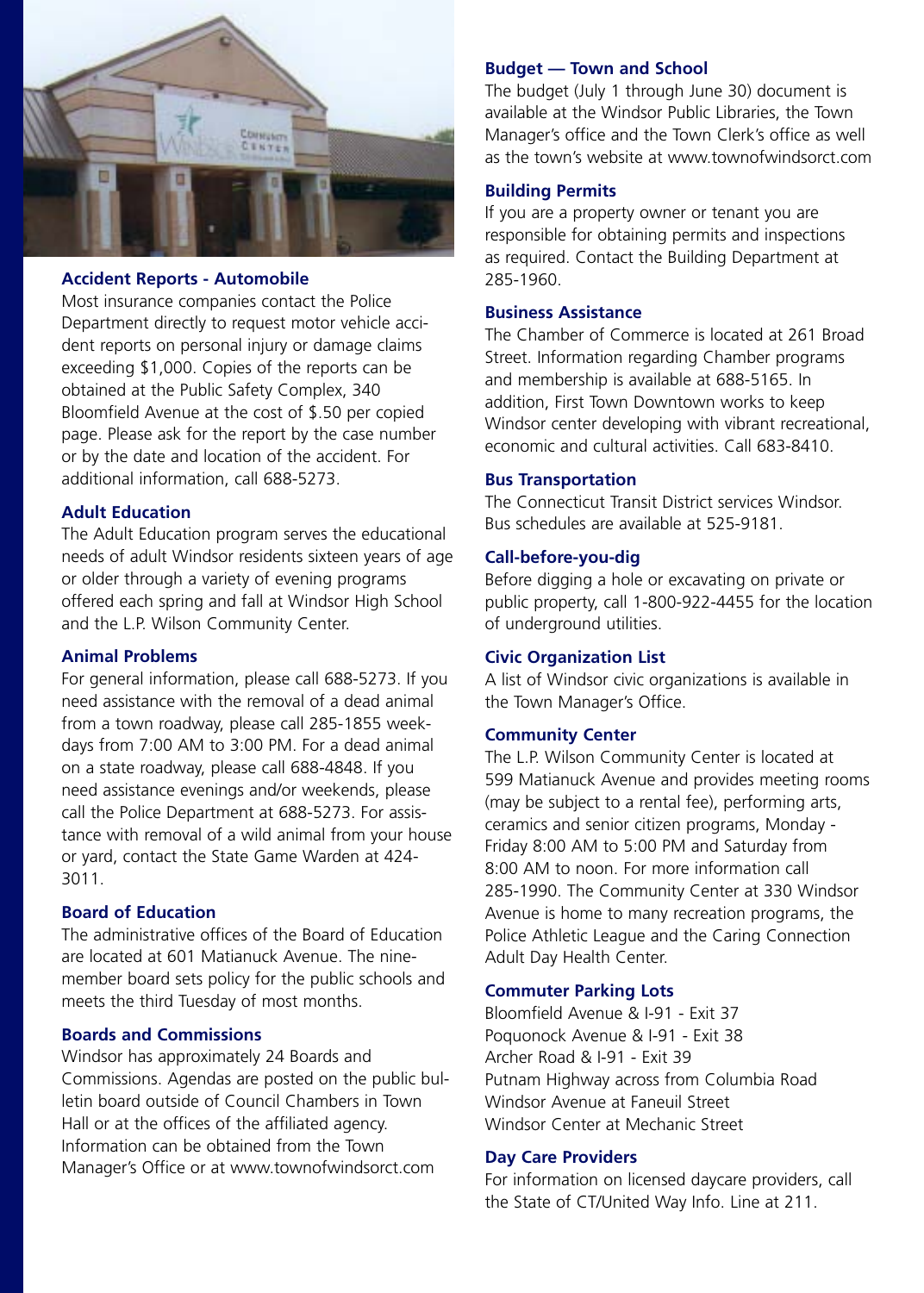## **Dial-a-Ride**

Windsor's Dial-a-Ride provides transportation for senior citizens and handicapped residents for medical appointments, shopping, banking, senior activities, beauty/barber appointments, etc., Monday through Friday from 9:00 AM to 3:00 PM. Please make reservations by noon the day before at 285-1846.

## **Dial-a-Ride for Out-of-Town**

Transportation for medical appointments (including those in wheelchairs) is available on Wednesdays and Thursdays to the towns of Bloomfield and Hartford. Please call 285-1992 seven days in advance of your scheduled appointment.

## **Dog Licenses**

Every dog over six months of age must be licensed annually. The license is valid from June through the following May and can be obtained at the Town Clerk's office. Proof of a valid rabies shot must be provided before a license will be issued. A license is \$8.00 with proof of spaying or neutering and \$19.00 for all others. Call 285-1902.

## **Dog Pound/Dog Warden**

The Dog Pound is located on Mechanic Street next to the commuter parking lot. To claim your lost dog or to adopt a dog, call 688-5273.

## **Drainage**

To report a clogged storm drain or for information about storm water drainage projects, call 285-1855.

## **Elections**

Elections are held on Tuesday after the first Monday in November. Municipal elections take place in oddnumbered years, state elections in even-numbered years and Presidential elections take place every four years. Call the Registrars of Voters at 285-1954 or 285-1957 or the Town Clerk's Office at 285-1902.



## **Electronic Notification**

*Windsor E-mail Direct* gives up-to-the-minute town news and information directly on your home or office computer. *Windsor E-Gov Direct* gives you Town Council and Board of Education meeting information and agendas. Windsor *E-Calendar* is an easy to navigate calendar which allows you to find the date, time and location of any Town of Windsor board or commission meeting. It's all free! Visit the Town of Windsor website at www.townofwindsorct.com to sign up.



## **Fire Department**

The Windsor Volunteer Fire Department (WVFD) is composed of four companies: Windsor, Wilson, Poquonock and Hayden Station. If you are interested in joining these valuable volunteers, call 285-1983.

## **Fire Districts (Wilson and Windsor)**

Windsor town government provides police and fire protection, street maintenance, snow removal, sidewalk repair, streetlight repairs and many other services. Residents of the Windsor Fire District (Windsor Center area) or the Wilson Fire District (south of Wolcott Avenue) pay an additional tax each year on real and personal property to cover the cost of rubbish pickup. Call the Wilson Fire District at 289-4966 or the Windsor Fire District at 688-3415.

## **Food Bank**

The Windsor Food Bank at the L.P. Wilson Community Center assists Windsor residents who are experiencing a crisis or who have a limited income. It is open on Tuesdays from 9:00 AM to 11:30 AM and 1:00 PM to 3:00 PM; Thursdays from 1:00 PM to 3:00 PM and Fridays from 1:00 PM to 3:00 PM.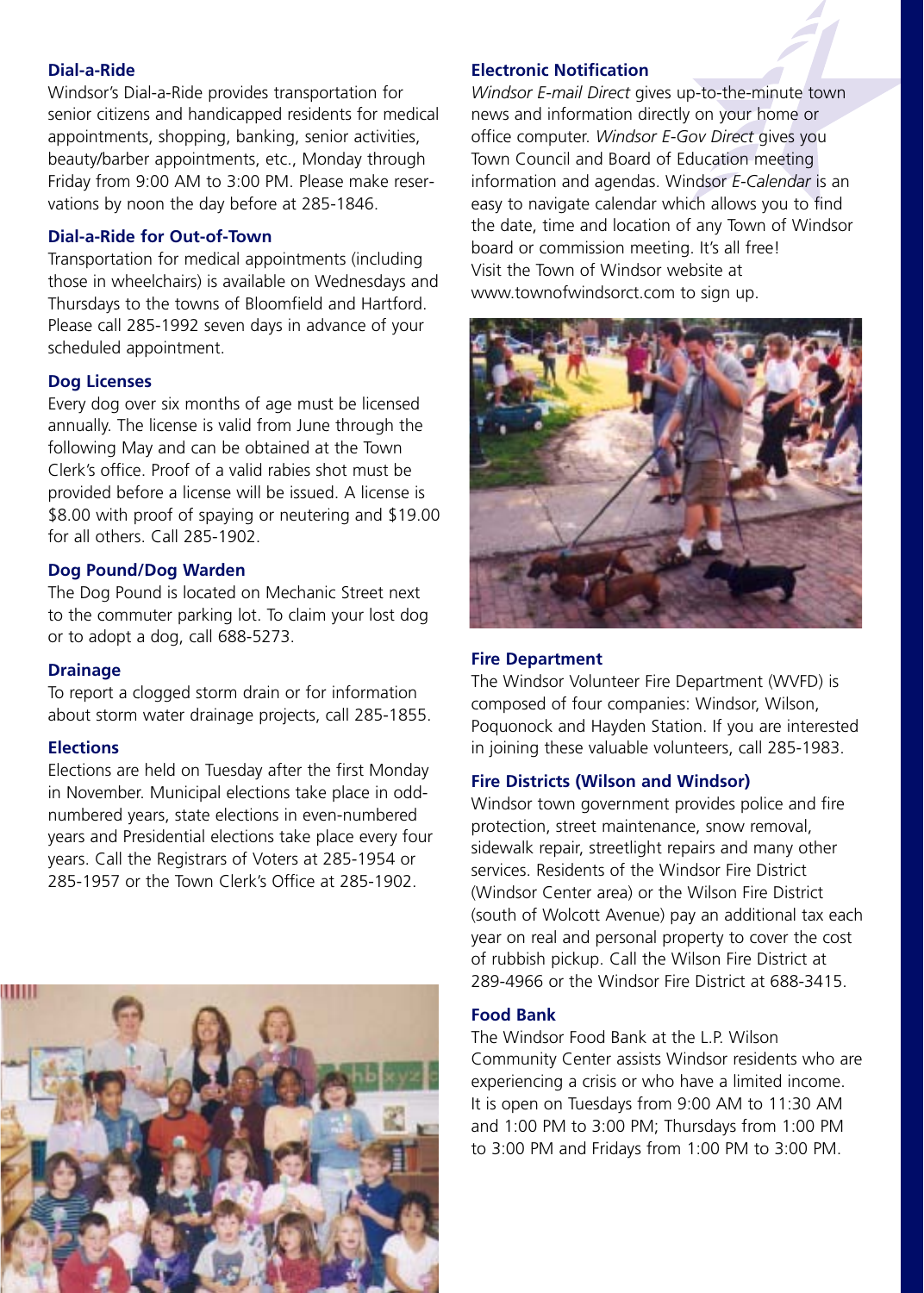

## **Fuel Assistance**

The CT Energy Assistance Program at the L.P. Wilson Center qualifies people for fuel assistance in the fall of each year. Call 285-1844.

#### **Handicapped Parking Permits**

Applications are available at Social Services located at the L.P. Wilson Community Center.

#### **Historic District**

Windsor's Historic District is located just north of the Farmington River on Palisado Avenue to Bissell Ferry Road. The Historic District Commission oversees requests by residents to change the appearance of property located in this historic district. Call 285-1980.

#### **Home Fire Safety Inspections**

Windsor's Fire Marshal will provide a free home inspection of your fire safety systems. Call 285-1970.

#### **Housing Authority**

The Windsor Housing Authority is located at Fitch Court, 156 Bloomfield Avenue. The Windsor Housing Authority manages apartments for senior citizens, the section 8 program and renter's rebate program. Call 285-8090.

#### **Jobs - Working papers for Windsor teenagers**

Windsor teens may obtain working papers at the Windsor High School Principal's Office, 50 Sage Park Road or by calling 687-2020.

#### **Justice of the Peace**

A list of Windsor Justices of the Peace, who normally perform marriages, is available at the Town Clerk's Office.

## **Landfill**

The Windsor/Bloomfield Landfill is located on Huckleberry Road in the northwest section of town. Residential permits are available at the landfill. Residential vehicles scale hours are from 8:00 AM to 4:00 PM, Monday through Saturday. Commercial vehicles scale hours are from 8:00 AM to 3:30 PM, Monday through Saturday.

## **Libraries**

The Windsor Public Library is located at 323 Broad Street. Library hours are Monday through Thursday from 9:00 AM to 9:00 PM, Friday and Saturday from 9:00 AM to 5:00 PM and Sunday from 2:00 PM to 5:00 PM. During the summer, hours for Saturdays are 9:00 AM to 1:00 PM and closed on Sundays. The Wilson Branch Library is located at 365 Windsor Avenue. It is open Monday from 10:00 AM to 7:30 PM, Tuesday through Friday from 10:00 AM to 5:30 PM and Saturday from 10:00 AM to 3:00 PM.



#### **Licenses**

Sporting licenses (fishing, hunting, and trapping) as well as marriage licenses and dog licenses are available at the Town Clerk's Office.

#### **Marriage Licenses**

Both the bride and groom must appear to sign their marriage certificate at the Town Clerk's Office. The license fee is \$30.00.

#### **Meals-on-Wheels**

This program provides two hot meals per day, delivered late morning five days a week for periods of one week or more. Call 493-7310. Community Renewal Team (CRT) also has a meals-on-wheels program that serves Windsor. Call 560-5825.

## **Meeting Rooms**

The L.P. Wilson Community Center, the Community Center at 330 Windsor Avenue and the Windsor Library have meeting rooms with a capacity of up to 200 available to Windsor-based non-profit organizations. Some of these rooms are subject to a rental fee.

#### **Montessori School**

Located at the Milo W. Peck Child Development Center, 114 Palisado Avenue, the fully accredited Windsor Montessori School serves children ages 18 months to 6 years old.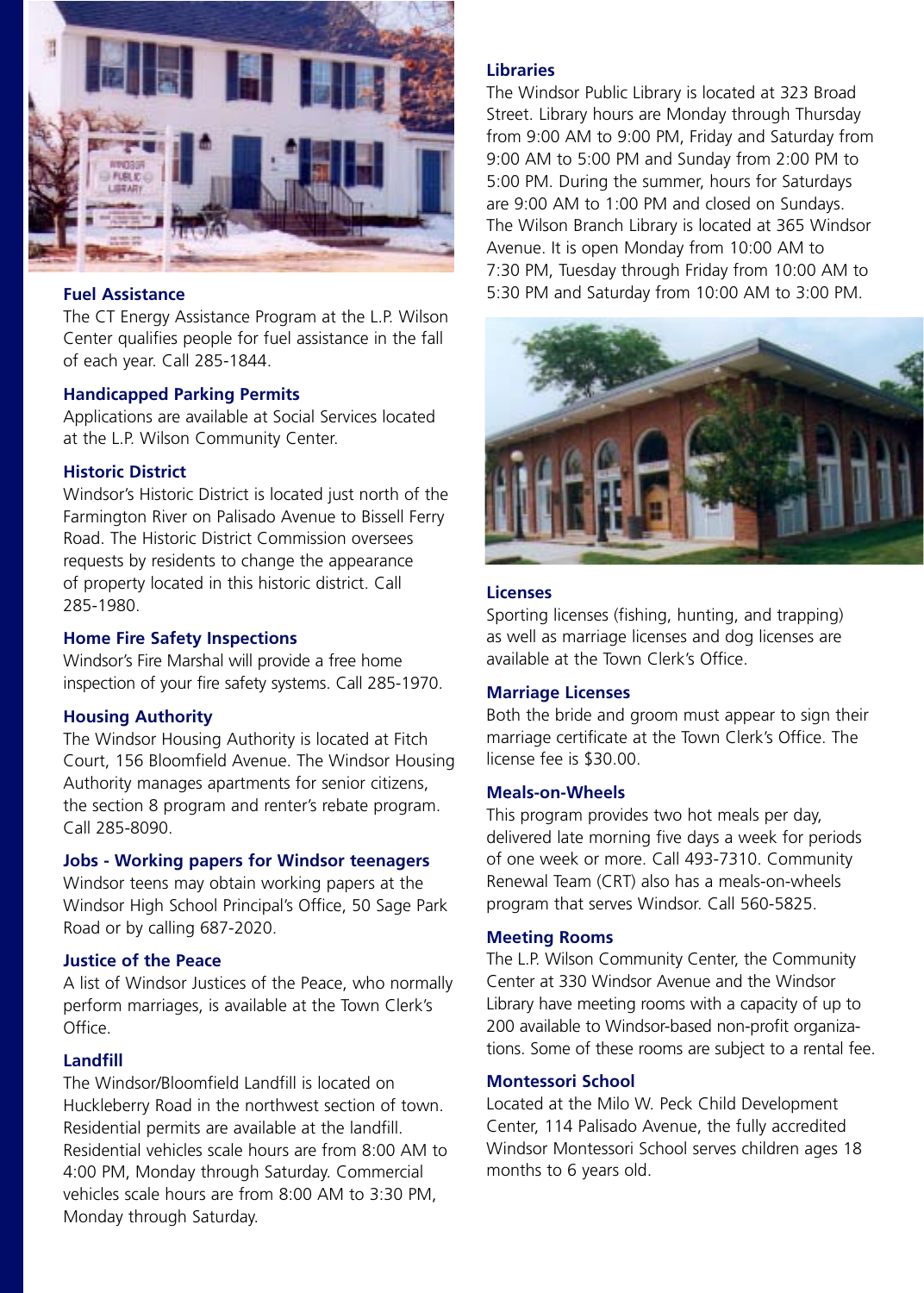## **Notary Public**

Registered public notaries are available at the Town Clerk's office, the L.P. Wilson Community Center the Milo W. Peck Child Development Center and the Wilson Library. There is a \$2.00 charge per seal and you will need an ID and a witness.

## **Open Air Fires**

No open burning is allowed in the Town of Windsor. Call 285-1970.

## **Parent Center**

The Parent Resource Center is located at the Milo Peck Child Development Center, 114 Palisado Avenue.

## **Parks, Trails, and Recreational Facilities**

**Bissell Bridge Walkway and Boat Launch** begins on the Windsor side of the State Boat Launch at the end of East Barber Street and is approximately 1.8 miles long parallel to I-291. **Custer Park** is located off of Custer Drive and offers a basketball court and open fields for activities for families and groups. Deerfield Park is located off **Deerfield Road** with entrances on Seymour Street and Colton Street. It offers an aqua-fountain, basketball court, a playground, and open fields for activities for families and groups. **Matianuck State Park** trail is 1.5 miles long. It is located in the town's southwest corner at the commuter parking lot on the south side of Route 218 and a quarter mile west of the entrance to I-291– Southwest Park and Keney Park – The Matianuck State Park also contains one of the last active dune systems in the state. **Keney Park** (mostly located in Hartford) adjoins **Southwest Park** and Matianuck State Park. **Northwest Park and Nature Center** – a 473-acre facility, is located at 145 Lang Road and is open dawn-to-dusk. It is home to a Nature Center, Tobacco Cultural Museum and Archive, maple sugar house, warming shed and cross-country ski rental center, community gardens, picnic area, world-class soccer fields, a playground, and an animal barn. **Sharshon Park** is located on Skitchewaug Street and has a pavilion and basketball court, a playground, summer aqua-fountain and a field for softball. **Stroh Park,** located off Ford Road



offers summer swimming at Goslee Pool, tennis and basketball courts, a playground, and a picnic area. **Trent Park** is located off of Bloomfield Avenue and Stratford Court and offers a softball field and basketball court. **Washington Park** on Lennox Avenue, near Windsor Center, has a playground, grills, summer aqua-fountain and fields for volleyball and softball. **Welch Park** is in Poquonock on the Farmington River, and has space for walking and jogging as well as a lighted baseball field, a softball field, basketball and tennis courts (which are also used for ice skating in winter), grills and picnic tables, a playground, and Welch Park Pool. The **Windsor Center Trail** is located on a 43-acre site adjacent to the Farmington River at Route 159. This trail is 1.25 miles long and has direct access to more than 2,000 feet of river. **Windsor High School ball fields, pools, basketball courts, skate park, track & field, and tennis courts** are located at 50 Sage Park Road. **Lighted Tennis Courts** are

located at the L.P. Wilson Community Center, 599 Matianuck Avenue.

## **Parking Bans**

Parking on town streets is banned between the hours of 1:00 AM and 6:00 AM from November 15 to April 15.

## **Parking Tickets**

Parking ticket payments may be mailed or paid in person at the Tax Collector's Office at Town Hall. To question or protest a parking ticket contact the Windsor Police at 688-5273.

## **Planning and Zoning**

Windsor's Town Planning and Zoning Commission meets the second Tuesday of the month at 7:00 PM at Town Hall. For a list of Commissioners or for information regarding application for a zoning variance, call 285-1980 or visit www.townofwindsorct.com.

## **Poison Control Center**

Contact the Connecticut Emergency Poison Control Center at 1-800-222-1222.

## **Post Offices**

Windsor Center Post Office, 245 Broad Street – 688-5259 Hours: Monday through Friday, 8:00 AM to 5:00 PM and Saturday, 9:00 AM to 1:00 PM. Poquonock Post Office, 1771 Poquonock Avenue – 687-6928. Hours: Monday through Friday, 7:00 AM to 1:00 PM and 2:00 PM to 5:00 PM and Saturday 8:00 AM to 11:30 AM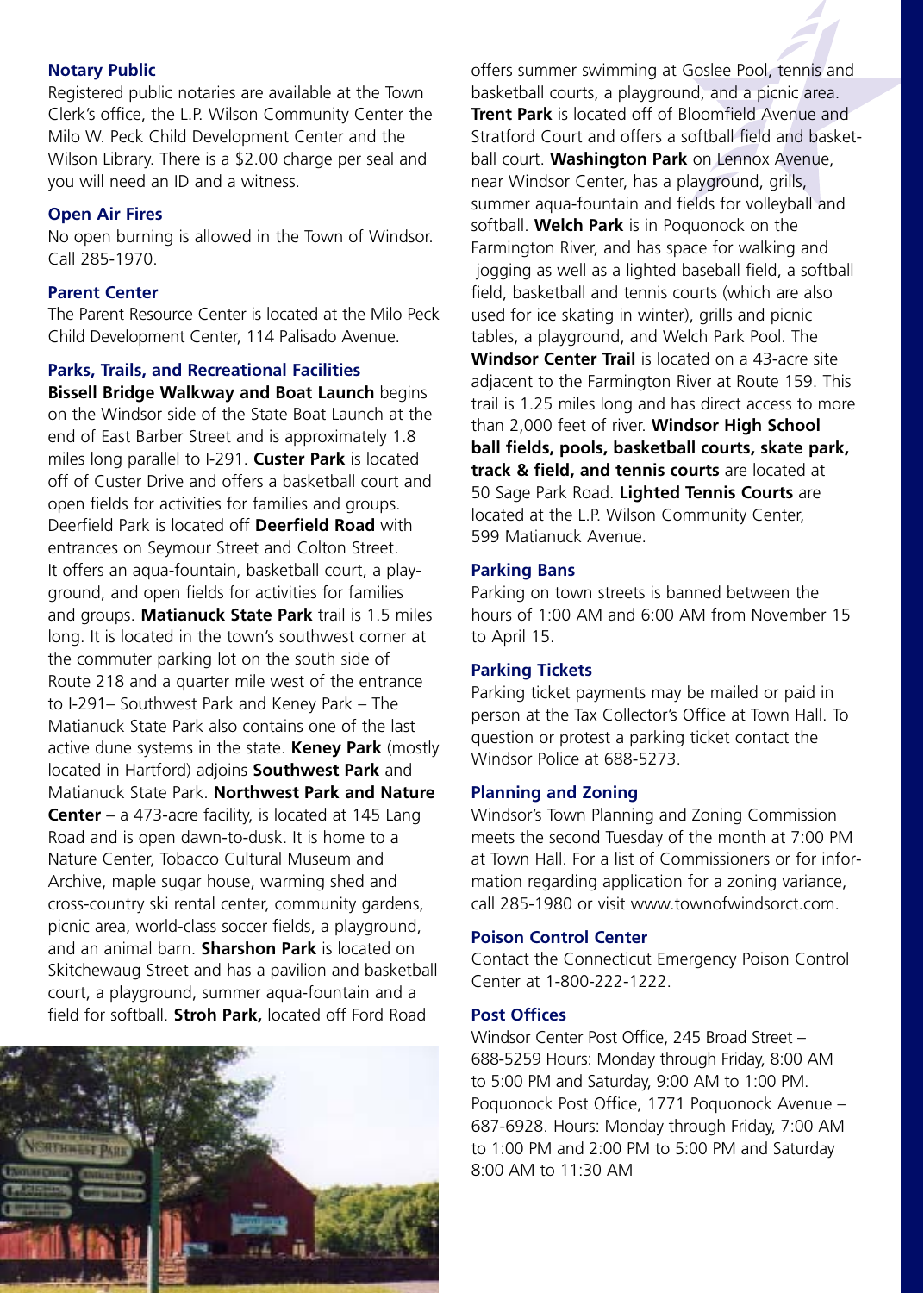## **Public Transportation**

Bus service is provided by Connecticut Transit. For information and schedules call 525-9181 or 522-8101. Train service is provided by AMTRAK. Trains run through Windsor from Springfield to New Haven with connections to Boston and New York. For information call 1-800-872-7245.

## **Records**

Windsor's real estate records, maps, vital statistics, election records and various other records are maintained in the Town Vault in the Town Clerk's office.

## **Recycling**

Curbside service for recyclable glass, metal food and beverage containers, newspapers, magazines, junk mail, corrugated cardboard and plastics is free to all residents in Windsor. Drop-off service is available at the Landfill where you can also drop off scrap metal, waste motor oil, car batteries and used household goods. A hazardous waste collection day is scheduled each spring.

## **Sand & Salt**

The Town places sand and salt piles for residential use at Stroh Park; the L.P. Wilson Community Center parking lot; Welch Park at Niles road end; the Parks and Grounds Building on Mechanic Street and the Public Works Complex on Day Hill Road.

## **Senior Center**

Located at the L.P. Wilson Community Center, the Senior Center, is open from 8:00 AM to 5:00 PM, Monday through Friday. A wide variety of recreation, preventive care, social and transportation programs are offered as well as a lunch program. Call 285-1992.

## **Shad Derby**

The Shad Derby is an annual festival sponsored by the Windsor Shad Fest Bureau, Inc., P.O. Box 502, Windsor. It is held the third Saturday in May on the Town Green.

## **Shut-in Library Service**

Any Windsor resident who is confined to their home is welcome to receive free delivery of library materials from local volunteers. Call 285-1931.

## **Start Smart**

Free home visits from a Parent Educator are available for parents/guardians of children ages birth to kindergarten. Call 285-1410.

## **Tax Help**

Trained volunteers are available during the tax season to help prepare state and federal tax returns. For

appointments for income tax assistance please call: 285-1992, 285-1918, or 247-8960.

#### **Tax Relief**

Several assessment exemptions and benefits are available to qualified taxpayers. For information please call the Assessor's Office.

## **Town Green Activities and Sign Placement**

The Town Clerk's Office maintains a calendar of events for all town green activities. Organizations must fill out an application to reserve the town green. Guidelines for placing a sign on the town green or for erecting a booth can be obtained by calling 285-1902.

## **Town Hall**

Town Hall is located at 275 Broad Street and is open Monday through Friday from 8:00 AM to 5:00 PM.

## **Traffic Signals**

To report a malfunctioning traffic signal call the Windsor Police at 688-5273.

#### **Trash Collection**

The Town of Windsor does not provide a trash collection service. Residents should contract with a private service or bring trash and recyclables to the Windsor/Bloomfield Landfill. Residents living in the Windsor and Wilson Fire Districts receive trash collection service, which is paid by an additional tax.

## **Utilities**

Cable – Comcast Cable at 860-505-3420 Electric – Connecticut Light and Power Company at 1-800-286-2000 Gas – Connecticut Natural Gas Corporation at 1-860-524-8361 or Yankee Gas at 1-800-989-0800 or 1-800-992-3427 for emergencies. Oil – Check the Windsor phone directory for local dealers and service. Telephone – SBC at 1-800-465-7187 or MCI at 1-800-465-7187

Water and sewer – Metropolitan District at 278-7850

## **Volunteering**

It is one of the easiest and more important things you can do for your community. For detailed information on volunteer opportunities in Windsor, visit www.townofwindsorct.com

## **Voter Registration**

Voter registration cards are available at the Library, Town Hall, or the Motor Vehicle Department. This card can be mailed in or dropped off at the Registrar of Voters or the Town Clerk's Office.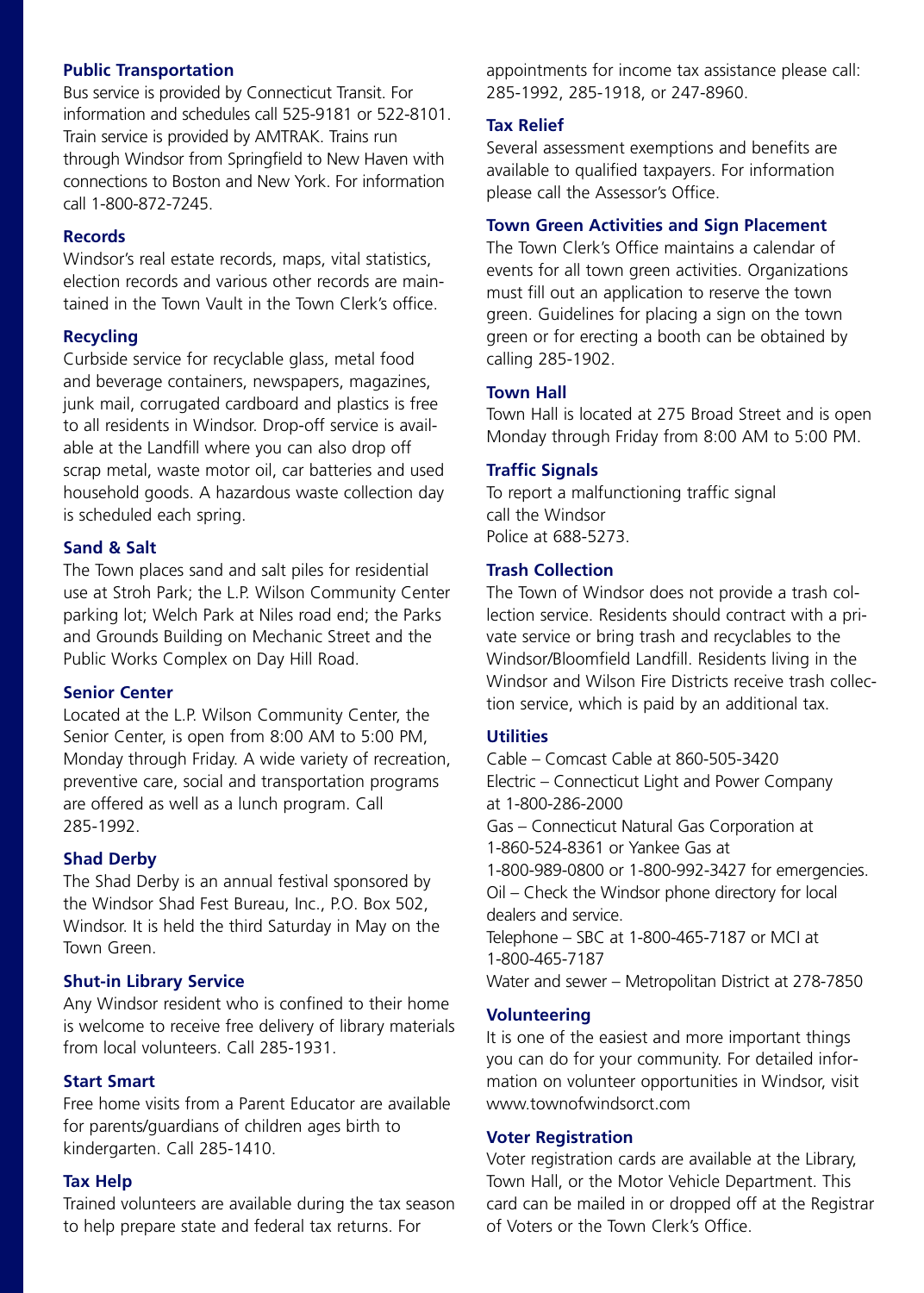## *Town of Windsor*

| Ambulance (non-emergency) 688-8244          |  |
|---------------------------------------------|--|
|                                             |  |
|                                             |  |
|                                             |  |
|                                             |  |
| Caring Connection (Adult Day Care) 547-0251 |  |
| Community Center/330 Windsor Ave 727-8684   |  |
| Community Development 285-1984              |  |
| Discovery Center (Child Day Care) 285-1420  |  |
|                                             |  |
|                                             |  |
|                                             |  |
|                                             |  |
|                                             |  |
| Finance 285-1937                            |  |
|                                             |  |
| Fire Marshal -Non Emergency 285-1970        |  |
|                                             |  |
|                                             |  |
|                                             |  |
|                                             |  |
|                                             |  |
|                                             |  |
|                                             |  |
|                                             |  |
| Ice Skating 285-1988                        |  |
|                                             |  |
|                                             |  |
|                                             |  |
|                                             |  |
|                                             |  |
| Children's Library 285-1914                 |  |
| Wilson Branch 247-8960                      |  |
| L.P. Wilson Community Center 285-1990       |  |
| Medicare/Medicaid 285-1839                  |  |
|                                             |  |
|                                             |  |
|                                             |  |
| Noise Complaints 285-1823                   |  |
|                                             |  |
|                                             |  |
| Park Reservations 285-1990                  |  |
|                                             |  |
|                                             |  |
|                                             |  |
|                                             |  |
|                                             |  |
|                                             |  |
| Potholes                                    |  |
|                                             |  |
|                                             |  |
|                                             |  |
|                                             |  |
|                                             |  |
|                                             |  |

|                                                                    | Recreation (L.P. Wilson Ctr.) 285-1990 |
|--------------------------------------------------------------------|----------------------------------------|
|                                                                    |                                        |
|                                                                    |                                        |
|                                                                    |                                        |
|                                                                    |                                        |
|                                                                    |                                        |
|                                                                    |                                        |
|                                                                    |                                        |
| Luncheon Reservations 285-1843                                     |                                        |
| Meals-on-Wheels (VNA) 493-7310                                     |                                        |
| CRT Meals on Wheels 560-5827                                       |                                        |
|                                                                    |                                        |
|                                                                    |                                        |
|                                                                    |                                        |
| Start Smart 285-1410                                               |                                        |
|                                                                    |                                        |
|                                                                    |                                        |
|                                                                    |                                        |
|                                                                    |                                        |
| Swimming Pools 285-1990                                            |                                        |
|                                                                    |                                        |
|                                                                    |                                        |
|                                                                    |                                        |
| High School Indoor Pool: 687-2020 x327                             |                                        |
|                                                                    |                                        |
|                                                                    |                                        |
|                                                                    |                                        |
| WGTV Channel 21 285-1838                                           |                                        |
| Youth Service Bureau 298-9976                                      |                                        |
|                                                                    |                                        |
|                                                                    |                                        |
| Schools                                                            |                                        |
| Administrative Offices 687-2000                                    |                                        |
| Extensions:                                                        |                                        |
|                                                                    |                                        |
| <b>Emergency Closing Information</b>                               |                                        |
| Prerecorded Message 180                                            |                                        |
|                                                                    |                                        |
|                                                                    |                                        |
|                                                                    |                                        |
| Special Education Programs 240                                     |                                        |
| Student Enrollment 242                                             |                                        |
| Superintendent's Office 236                                        |                                        |
| Transportation Service 246                                         |                                        |
|                                                                    |                                        |
|                                                                    |                                        |
| Oliver Ellsworth School 687-2070                                   |                                        |
|                                                                    |                                        |
|                                                                    |                                        |
|                                                                    |                                        |
| Wolcott Early Childhood Center 246-9032                            |                                        |
| 24-Hour Information Lines                                          |                                        |
| Recreation Programs 285-1988                                       |                                        |
|                                                                    |                                        |
| Internet                                                           |                                        |
| http://www.townofwindsorct.com<br>school website:www.windsorct.org |                                        |